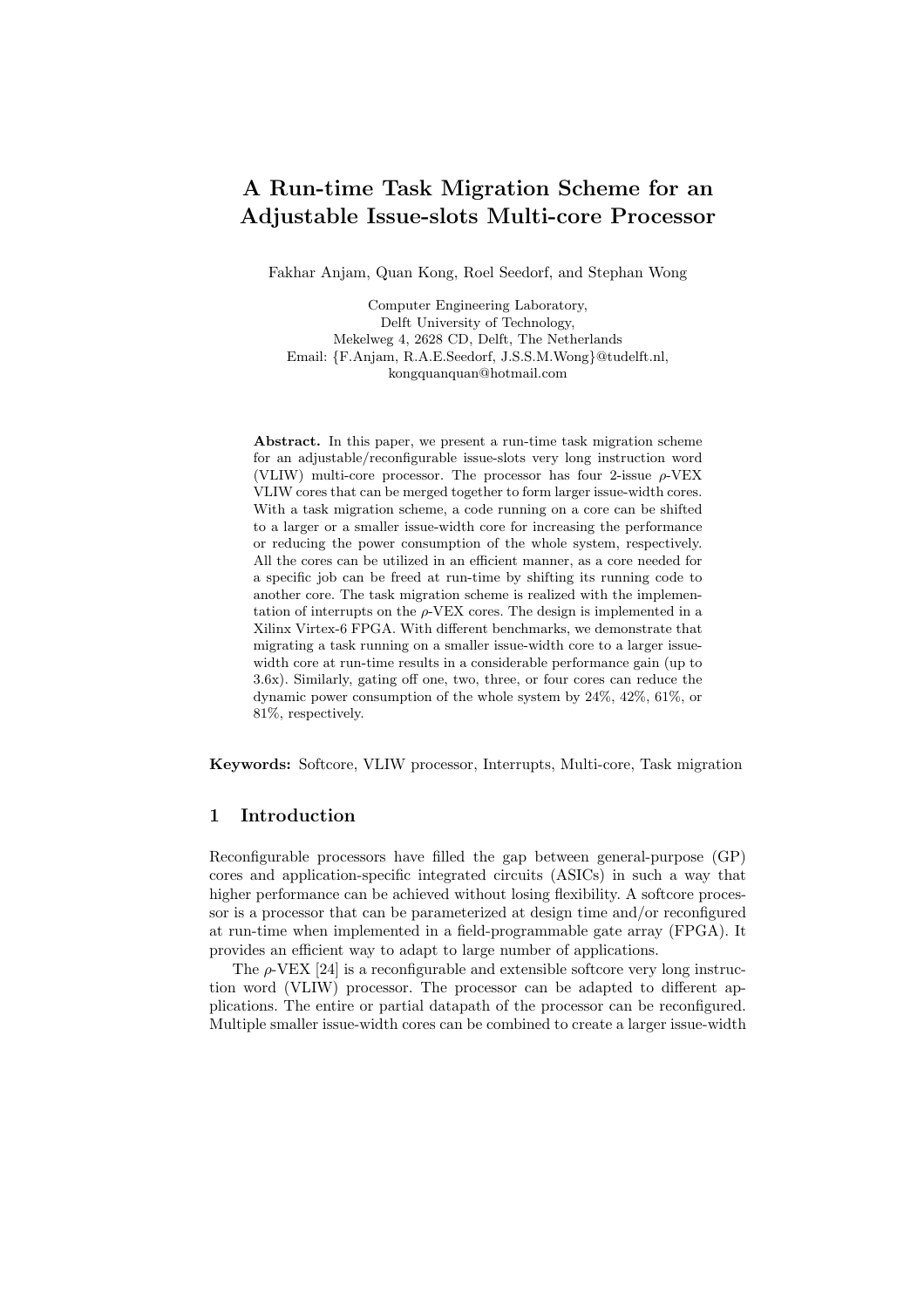core to exploit the instruction level parallelism (ILP) available in an application and improve the performance [3].

Task migration among different cores has been studied in the context of multi-core architectures. There could be different reasons for task migration. For example, the task migration is used for balancing workload, power, and thermal characteristics [21][17][13][5][4]. A fair task distribution results in lower power consumption in all cores, lower network and memory traffic, and lower heating of the overall system. In case of a fault at a core, its running code can be migrated to another core as well. We utilize the task migration for possible improvement in performance, workload balancing, and power reduction.

Figure 1 depicts the timeline for a task migration example. At a time instance, core1, a 2-issue core is running task1 and requires time t1 to finish the task. Core2, which is a 4-issue core is running task2 and requires time t2 to finish the task. At t2, core2 is free, and in a time  $\Delta t$ , task1 can be migrated from core1 to core2. Since core2 is a larger issue-width core, it can boost the performance and hence finishes task1 at  $t3 < t1$ . Similarly, shifting from a larger issue-width core to a smaller issue-width core at run-time and turning off the larger issue-width core can reduce the power consumption of the overall system.

We first present the design and implementation of the interrupts system. The interrupts system is parameterized to support different applications. Parameters include the number of interrupt vectors, the interrupt priority for each vector, and the interrupt service routine (ISR) location address in the instruction memory. We implemented the interrupts in an reconfigurable issue-slots multi-core processor [3]. The processor has four 2-issue cores. Each core can be run independently. Multiple 2-issue cores can be combined to make a larger issue-width core. Building on the interrupts system, we developed a mechanism for task switching or task migration between different cores when these cores are combined or split for increasing the performance or reducing the dynamic power of the system. Because different issue-width VLIW cores require different codes, we assume that different code versions are available with defined switching points.

The contribution of the paper is summarized as follows:

- design and implementation of the interrupts system tailored for the  $\rho$ -VEX VLIW processor;
- setting run-time adaptation of the issue-slots by utilizing the ρ-VEX processors with interrupts in a reconfigurable issue-slots multi-core processor;



Fig. 1. A task migration example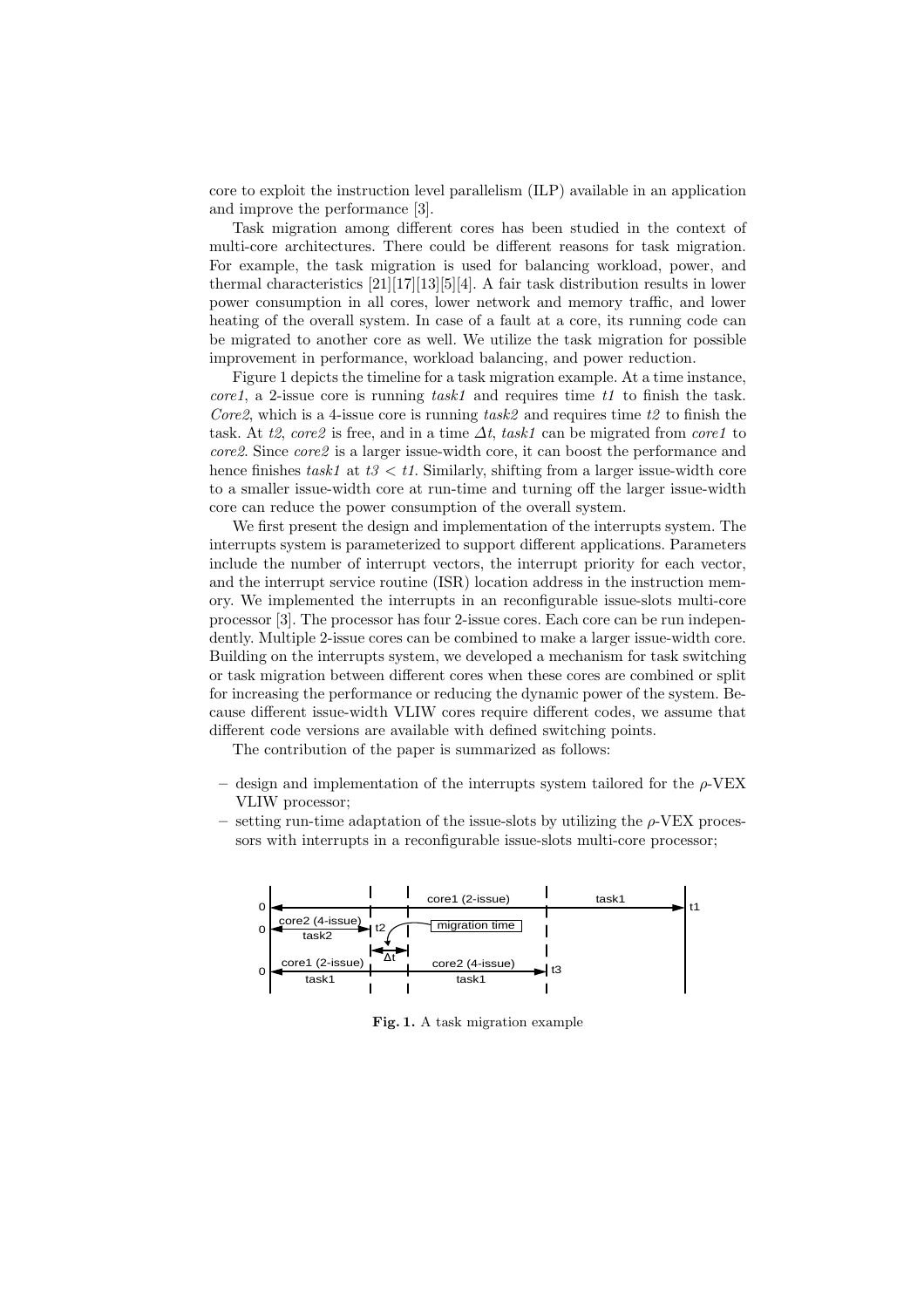– design and implementation of a task migration scheme targeting performance improvement, power reduction, and workload balancing.

The remainder of the paper is organized as follows. Section 2 presents some related work. The  $\rho$ -VEX processor and the related toolchain are briefly discussed in Section 3. The proposed task migration scheme for the  $\rho$ -VEX based adjustable/reconfigurable issue-slots multi-core processor is presented in Section 4. Experimental results are discussed in Section 5. Finally, Section 6 presents the conclusions.

#### 2 Related Work

There are several softcore VLIW processors discussed in literature. Spyder [10] appeared as the first softcore VLIW processor. The toolchain was not complete and there was no interrupts system on the processor. An FPGA-based design of a softcore VLIW processor based on the ISA of the Nios-II soft processor is presented in [12]. Due to the licensed Nios-II, this VLIW design is not much flexible and not open-source. The design can use the interrupts system of the Nios-II architecture. In [18], the micro-architecture of a customizable softcore VLIW processor is presented. The limitation is the absence of a compiler. The processor does not have an interrupts system. All of these processors cannot adjust their issue-slots at run-time to exploit the available ILP.

Several interrupts handling schemes to reduce the size of contexts to be switched to minimize the interrupt latency for VLIW and DSP processors are presented in [15][9][22]. All these mechanisms need the support of a relative compiler and even processor architecture. The  $\rho$ -VEX softcore is a parameterized open-source softcore VLIW processor and can be adapted to different applications [23]. In this paper, we implemented the interrupts system on the  $\rho$ -VEX processor to further enhance its capabilities, and use it for task migration.

Task migration is used in multi-core architecture to balance the workload and network congestion. An unbalanced workload may result in excessive power consumption and thermal hot-spots and unbalanced network congestion may result in missed deadlines. [21] and [17] present different task or process migration mechanisms and algorithms. The authors in [13] discuss different policies for real-time task migration in embedded multi-core architectures. [2] assesses the impact of task migration on embedded soft real-time streaming multimedia applications. Here, a middleware infrastructure at operating system (OS) level supporting dynamic task allocation for non-uniform memory architectures (NUMA) is presented. [11] presents a context-aware run-time adaptive task migration mechanism to reduce the task migration latency in multi-core architectures. A task migration between two cores results in cache warm-up overheads on the target core, which can result in missed deadlines for tight real-time schedules. [19] proposes a micro-architectural support for migrating cache lines that enables real-time tasks to meet their deadlines in the presence of task migration.

[5] and [8] present policies for task migration to control the thermal characteristics in multi-core systems. Energy-efficient real-time task scheduling and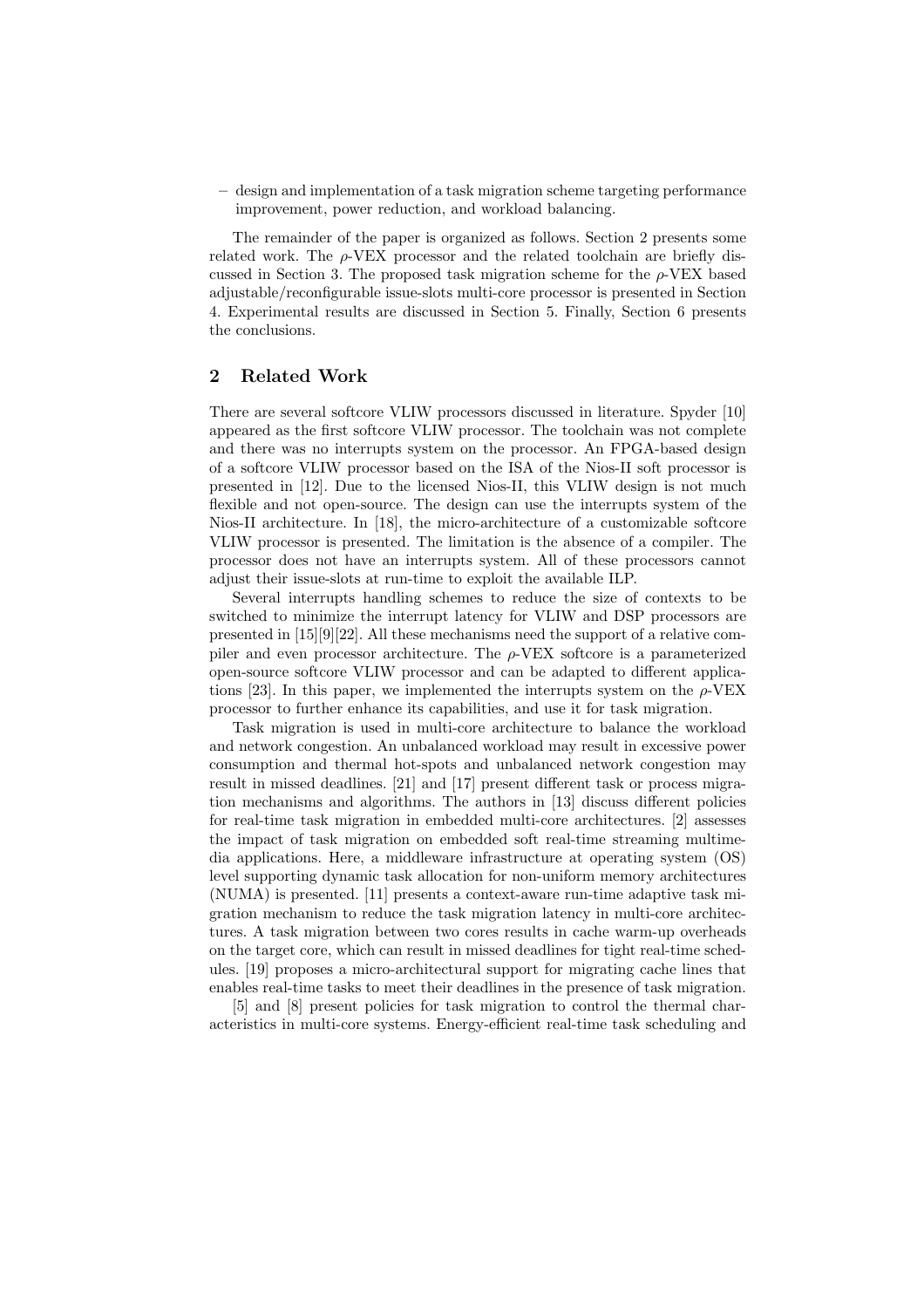migration in multiprocessor systems is discussed in  $[25]$  and  $[20]$ . In  $[4]$ , the authors discuss the impact of task migration in network-on-chip based MPSoCs for soft real-time systems. [16] presents techniques to selectively migrate the code/data to reduce communication energy in embedded MPSoCs. [14] presents a fault-and-migrate mechanism for asymmetric multi-core architectures which traps a fault when a core executes an unsupported instruction, migrates the faulting thread to a core that supports the instruction, and allows the OS to migrate it back when load balancing is necessary.

We implemented a run-time task migration scheme for a reconfigurable and adjustable issue-slots VLIW multi-core processor. This processor has four 2 issue  $\rho$ -VEX cores. An interrupts system has been implemented for these cores, and hence a running core can be interrupted, its state saved, and can be transferred to another core. Multiple cores can be merged at run-time to increase the performance. We do not utilize caches rather we implement local memories. We utilize task migration for improving the performance or reducing the power consumption.

# 3 The ρ-VEX VLIW Processor

The VEX instruction set architecture (ISA) is a 32-bit clustered VLIW ISA that is scalable and customizable to individual application domains. The VEX ISA is loosely modeled on the ISA of the HP/ST Lx (ST200) family of VLIW embedded cores [6]. Based on trace scheduling, the VEX C compiler is a parameterized ISO/C89 compiler. A flexible programmable machine model determines the target architecture, which is provided as input to the compiler. A VEX software toolchain including the VEX C compiler and the VEX simulator is made freely available by the Hewlett Packard Laboratories [1].

The  $\rho$ -VEX is a configurable (design-time) open-source softcore VLIW processor [23]. The ISA is based on the VEX ISA [7]. Different parameters of the  $\rho$ -VEX processor, such as the number and type of functional units (FUs), number of multiported registers (size of register file), number and type of accessible FUs per syllable, width of memory buses, and different latencies can be changed at design time. Figure 2 depicts the organization of a 32-bit, 2-issue  $\rho$ -VEX VLIW processor implemented in an FPGA. The  $\rho$ -VEX processor is a 5-stage pipelined processor consisting of fetch, decode, execute 0, execute 1/memory, and writeback stages. There are two arithmetic logic units (ALUs), two multiplication units (MUL), a control/branch unit (CTRL), and a load/store (LS) or memory unit (MEM). There are two multiported register files: a  $64\times32$ -bit general-purpose register (GR) file and an  $8\times1$ -bit branch register (BR) file. The instruction and data memories for the processor are implemented with block RAMs (BRAMs). The data memory is also utilized for storing the state or context of a program when an interrupt is serviced. The  $\rho$ -VEX processor supports reconfigurable operations, as the VEX compiler supports the use of custom operations via pragmas inside the application code.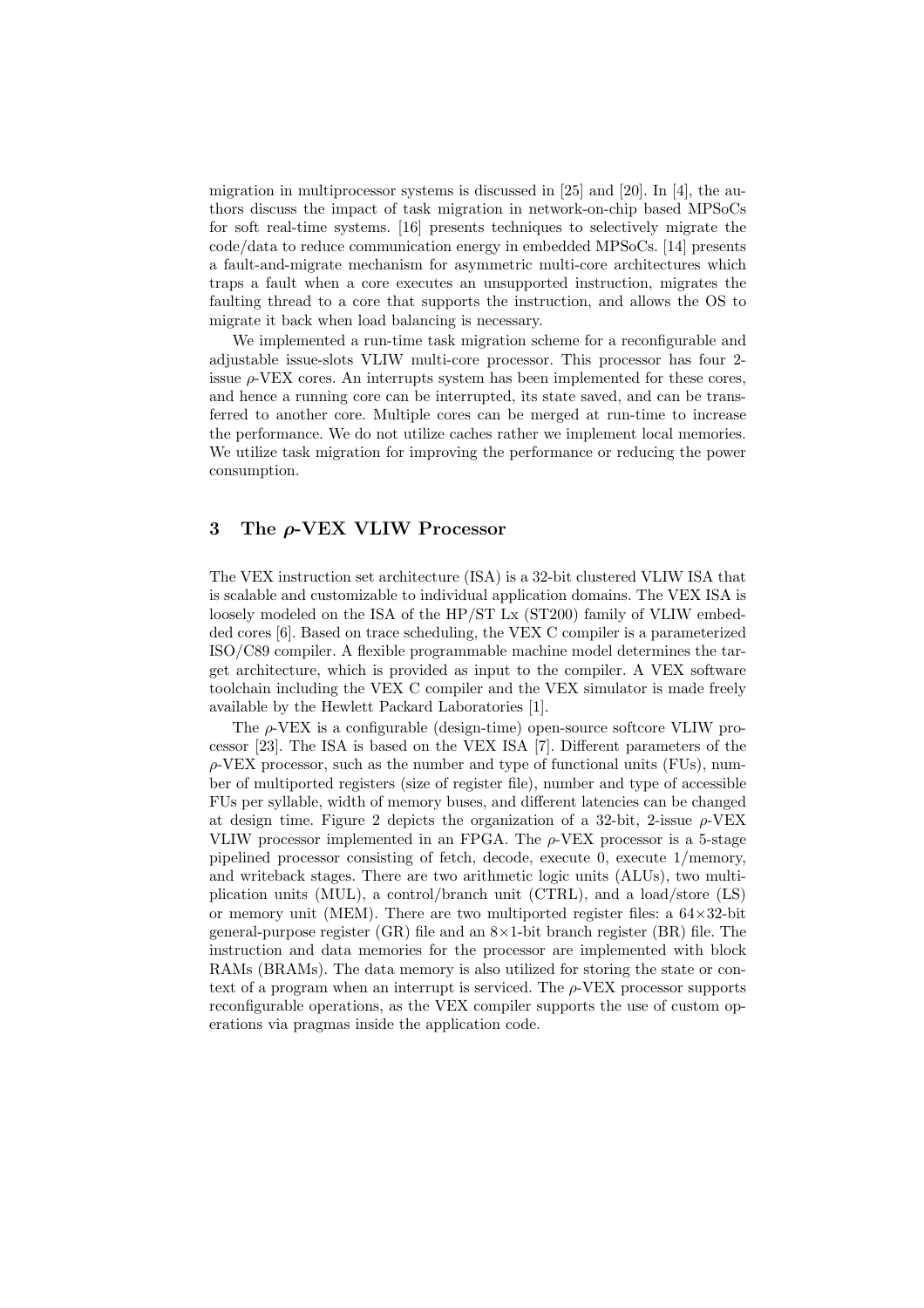

Fig. 2. A 2-issue  $\rho$ -VEX processor with the Interrupter

# 4 Task Migration Scheme

In this section, we first discuss the interrupts system for the  $\rho$ -VEX processor. Subsequently, we explain how we utilize the interrupts system in a  $\rho$ -VEX based multi-core system for task migration among different cores.

## 4.1 Interrupts System

Figure 2 depicts our interrupts system called the interrupter embedded into the  $\rho$ -VEX processor. It can be easily plugged in or out of the  $\rho$ -VEX core. The interrupter receives input signals from interrupt pins and then generates control signals to the fetch stage to reschedule instructions such that an ISR could be executed. At the same time, the necessary context is stored. When a return from interrupt (RFI) instruction is decoded, a signal is passed to the interrupter to indicate the end of an ISR. After that the context is restored back to the core and the core resumes the original execution. The interrupter has two sub modules: interrupt scheduler and interrupt controller.

Interrupt Scheduler: The interrupt scheduler has the knowledge of the task that is being executed and the requests that are issued to the  $\rho$ -VEX processor. The interrupt scheduler is responsible for (1) receiving the interrupt input signals from different interrupt sources, (2) scheduling different tasks into the task queue, and (3) enabling interrupt requests to the interrupt controller when the priority of the requested task is higher than the current task. There are two inputs for the interrupt scheduler: external interrupt in signals from the outside world and the internal *clear* interrupt-flag signal from the interrupt controller. The *interrupt in* signal adds tasks to the task queue and the *clear* signal removes it from the task queue. Only if an interrupt with a higher priority enters, or a higher priority task is finished, a waiting task can become active. The interrupt vector table records information such as the interrupt vectors (type of interrupts) and their priorities, interrupt flags which show the status of each interrupt request, ISR addresses, and the interrupt enable bits to mask the interrupts.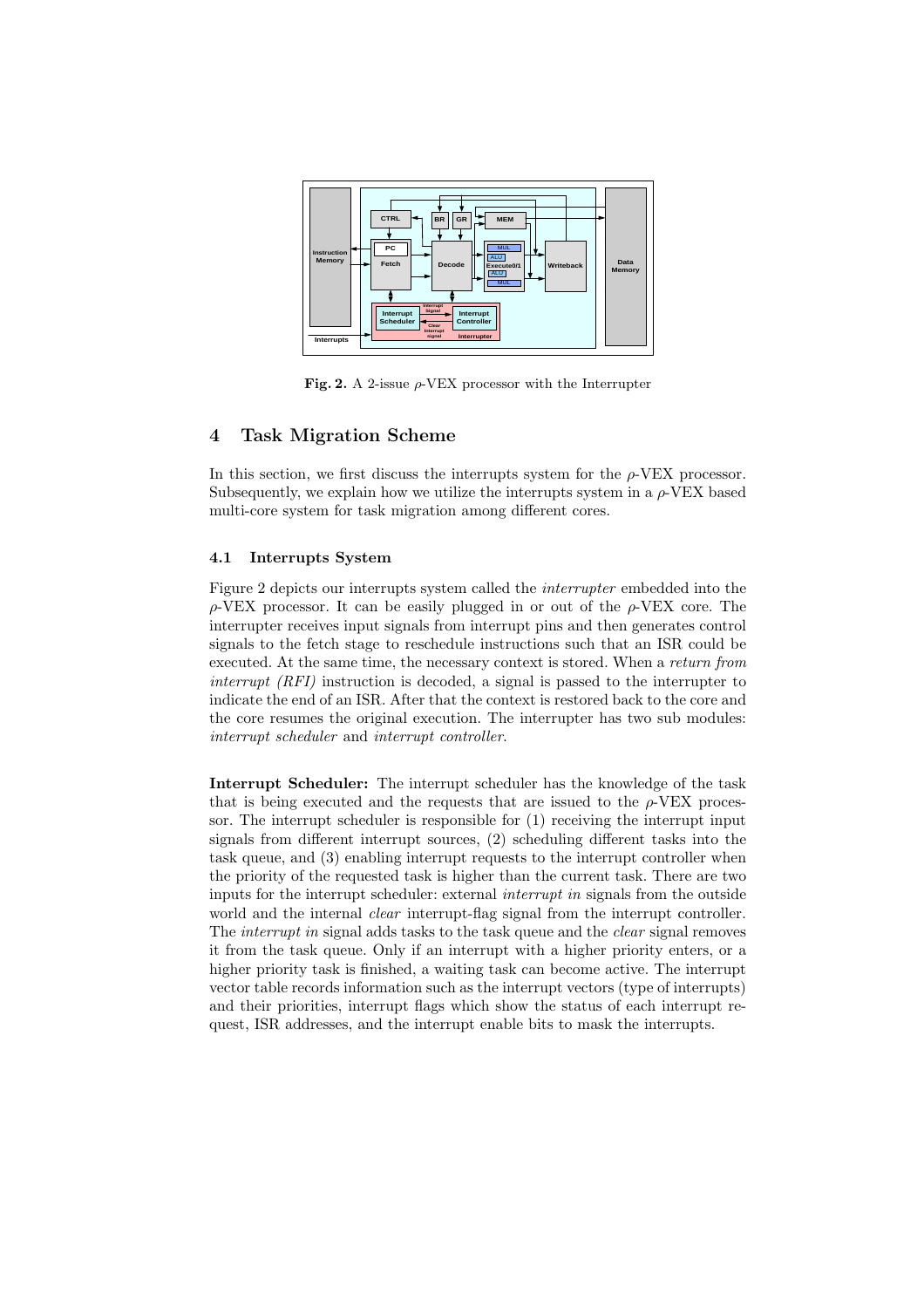Interrupt Controller: The interrupt controller's main jobs are (1) receiving interrupt request signals from the interrupt scheduler, (2) storing the context, (3) loading the ISR address, (4) restoring the context, and (5) resuming the main program again from the point where it was left before the interrupt. The interrupt controller is designed as a finite state machine (FSM). An interrupt queue is implemented to record information of ISR addresses, return addresses, and interrupt vectors received from the interrupt scheduler along with the interrupt request signal. We utilize the pipeline of the processor to perform the context storing and restoring and the instructions for storing and restoring the context are generated in the software.

ISA Support Software Interrupt and Interrupt Enable/Disable: Since in the original VEX ISA there is no instruction that can generate an interrupt, consequently, we extended the instruction set to support this functionality. We designed and implemented a custom instruction for the  $\rho$ -VEX processor called INT\_SOFT. With this instruction, a software code can interrupt the core.

We extended the instruction set of the  $\rho$ -VEX processor with two more instructions, one for enabling and one for disabling the interrupts. When these instructions are decoded, enable/disable signals are sent to the interrupts system, and hence the interrupts can be masked.

#### 4.2 Run-time Task Migration for VLIW Multi-core Processor

In [3], the authors presented an architecture where a group of small 2-issue VLIW cores can be combined to make a larger issue-width core to exploit the available ILP in an application. Figure 3 depicts the general view of this adjustable issue-slots processor. A group consists of four 2-issue cores. Each core can be run independently. Multiple 2-issue cores can be combined or split at run-time. Within a group of four 2-issue cores, following are the possible configurations of VLIW cores:

- 1. four 2-issue cores;
- 2. one 4-issue and two 2-issue cores;
- 3. two 4-issue cores;
- 4. one 8-issue core.

When multiple cores are configured, some of them can be gated off and thereby adding more configurations and flexibility to the system. The issuewidth of the cores is reconfigured by writing to a configuration register, and it takes only one cycle to configure/adjust the issue-width of the cores. The methodology utilized in [3] was that the cores could only be combined or split when these were idle (i.e., had finished their current execution). In this paper, we enhanced that architecture. We provided another level of control to that multi-core architecture with the development of the interrupts system. Each core is now able to pass on its environment (execution state) to another core of the same or different type in order to manage the cores utilization at run-time.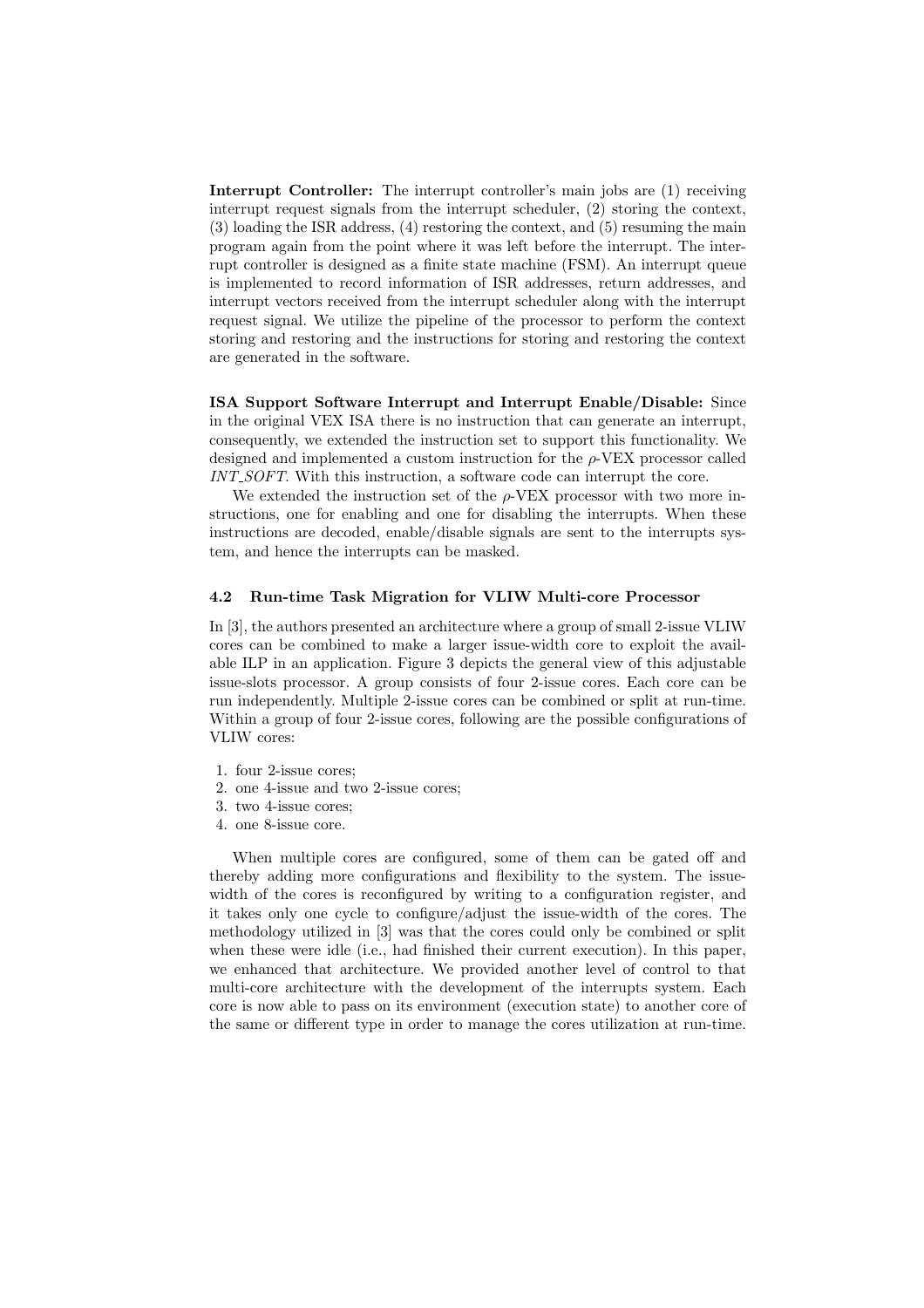

Fig. 3. The adjustable issue-slots VLIW Multi-core processor

We can now combine or split cores that are even not idle. We implemented an environment shifting or task migration mechanism for the cores utilizing the interrupts system. The environment shifting is needed in different situations. For example, if a larger issue-width core becomes available, it might be needed to switch an application running on a smaller issue-width core to the larger issue-width core for performance reasons. Similarly, one might need to switch a code running on a larger issue-width core to a smaller issue-width core and turn the larger issue-width core off to reduce the dynamic power consumption of the whole system at run-time. We assume here that different code versions of the same application are accessible and there are defined switching points available in the codes. These code versions are manually generated at the assembler level.

Figure 4 depicts the mechanism for migrating a task from  $\rho$ -VEX1 to  $\rho$ -VEX2. Here  $\rho$ -VEX1 and  $\rho$ -VEX2 could be any issue-width cores (2-issue, 4issue, or 8-issue). A scheduler (currently implemented in a hardware, but in future may be a process of an operating system running on a certain core) controls the task migration. When an application is running on a certain issuewidth core and a request to migrate to another core (a request to change the



Fig. 4. Mechanism for task migration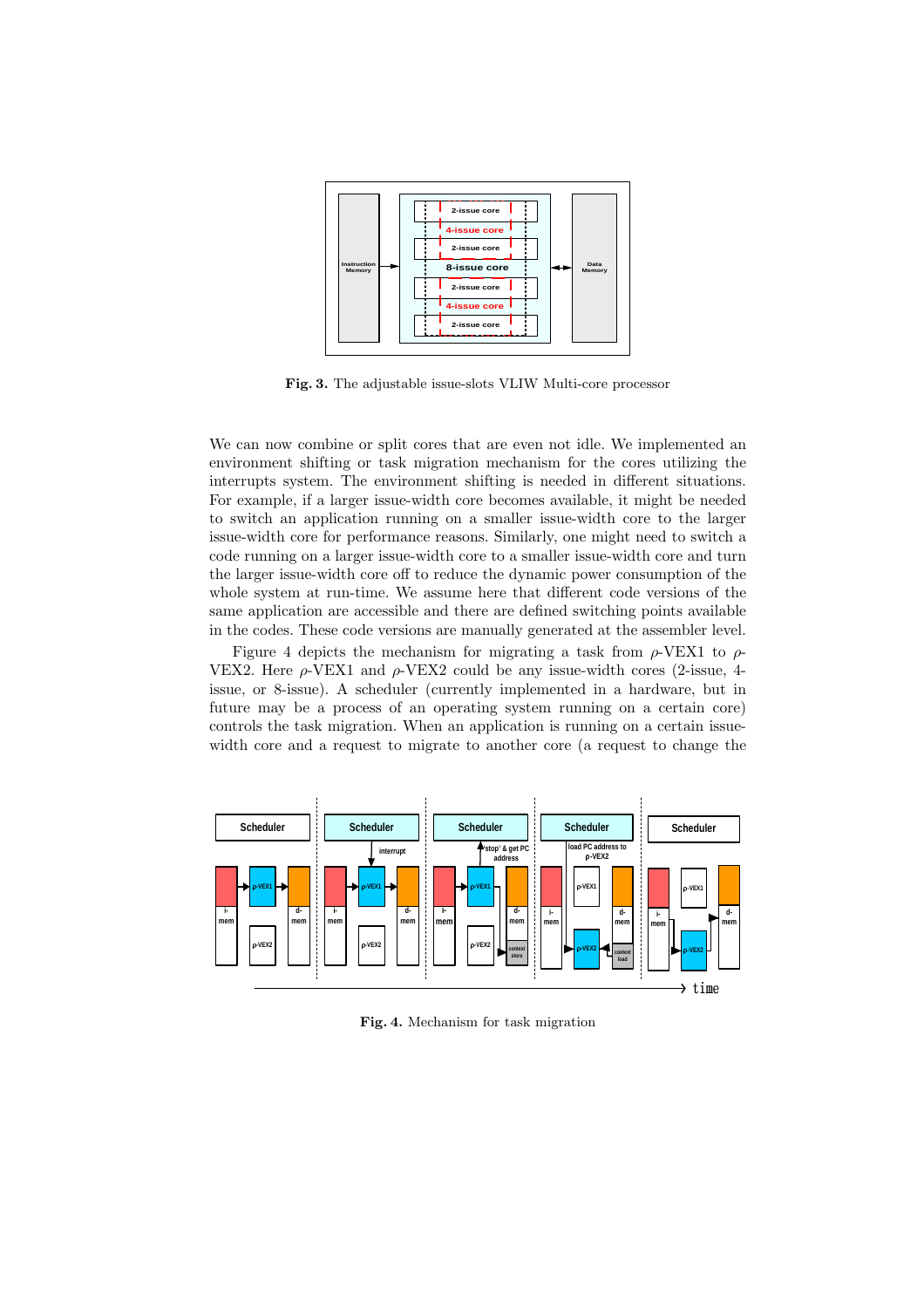issue-width) is received, the application is first allowed to execute through to the switching point on the current core, and then the process for migrating the task to the new core is started. When shifting a code running on  $\rho$ -VEX1 to  $\rho$ -VEX2, the following steps are performed by the scheduler as depicted in Fig. 4:

- generate an interrupt on  $\rho$ -VEX1 core
- $-$  a special ISR is called on  $\rho$ -VEX1 which stores the context into the data memory (shared memory accessible to all cores) and the program counter (PC) address with respect to a defined switching point where the currently running program was stopped is recorded
- reconfigure the issue-width of the core (now called  $\rho$ -VEX2) by changing the configuration register values [3]
- generate an interrupt on  $\rho$ -VEX2 core
- a special ISR is called on  $\rho$ -VEX2 that restores the context from the data memory
- load the PC address into  $\rho$ -VEX2
- $-$  start  $\rho$ -VEX2 to resume execution of the remaining code

Here, we only store the general-purpose registers and the branch registers. We implement the stack in the data memory accessible to both cores and hence, we do not store and restore the stack while moving the task from one core to another. The new and the previous cores should know the address where the stack is implemented, and it is done at compile/assemble time. This reduces the migration time among different cores.

# 5 Experimental Results

Table 1 presents the hardware resource utilization for the adjustable issue-slots processor with the interrupts system. There is a marginal increase in the hardware resources and the critical path remains the same. The processor has four 2-issue cores, each having 2 ALUs, 2 multipliers, 1 load/store (LS) unit, a 64×32 bit general-purpose register file and an  $8\times1$ -bit branch register file. These cores can be run independently or combined at run-time to make larger issue-width cores. We utilized the Xilinx ISE release version 12.4 for synthesis and implementation and the target FPGA device is Virtex-6  $XCGVLX240T-1-FF1156$ available on the ML605 development board. The blockRAMs (BRAMs) utilized are 36 kbits BRAMs.

In the  $\rho$ -VEX architecture, the general-purpose register number 0 (\$r0.0) is hardwired to value zero, and cannot be written. When read, it will always

Table 1. Hardware resource utilization and maximum frequency for the adjustable issue-slots VLIW multi-core processor with the interrupts system

| Processor                     |      |       |     |    | Registers LUTs DSPs BRAMs Max. Frequency |
|-------------------------------|------|-------|-----|----|------------------------------------------|
| Original adjustable processor | 2880 | 15600 | 128 | 64 | $110 \text{ MHz}$                        |
| New adjustable processor      | 4528 | 16281 | 128 | 64 | $110 \text{ MHz}$                        |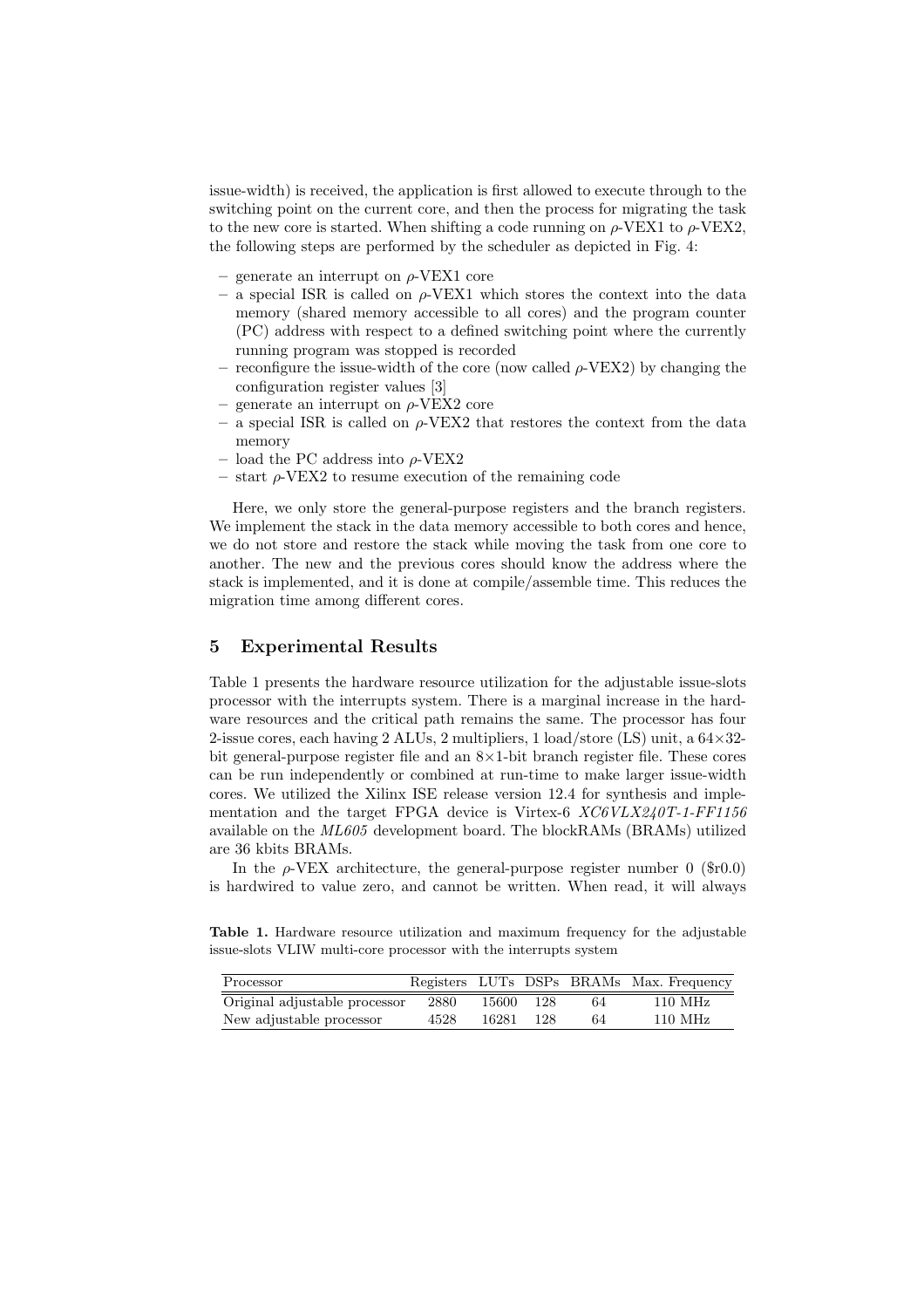return value zero. Therefore, it is not stored during context store. The interrupt response time for our interrupter is 76 cycles. It includes 4 cycles for completing the currently fetched instruction and stopping the pipeline, 1 cycle for scheduling the interrupt, 63 cycles for moving the general-purpose registers and 8 cycles for moving the branch registers to the memory.

In our case, task migration from one core to another requires a total of 155 cycles. Out of these 155 cycles, 76 cycles are required for storing the context of the first core, 1 cycle for accessing the program counter of the first core, 1 cycle for reconfiguring the issue-width, 76 cycles for restoring the context on the newly configured core, and 1 cycle for loading program counter of that core. This means that switching a running application from one type of core to another core consumes 155 additional cycles, but then the execution time for the remaining part of the application could be reduced much.

We considered the following benchmark applications/kernels: advanced encryption standard (AES) encode and decode, inverse discrete cosine transform (IDCT), matrix multiplication, finite impulse response (FIR) filter, Hamming distance, secure hash algorithm (SHA), Huffman compression, data encryption standard (DES), and Sobel filter. Generally, these applications/kernels are part of some large applications such as H.264, and are repeated continuously or at least many times. Normally, these applications/kernels are implemented in the form of functions operating on a subset of data continuously; hence, the call to these functions within the code can be marked as a switching point. For example, the AES encode/decode takes 16 bytes input at a time and encrypt/decrypt them to generate 16 bytes output. When an application is running on a specific issue-width core, the application repeatedly call the kernel functions each time with different data set. The request for the change of the issue-width of a core can only be fulfilled when the current execution on that core has reached to a switching point in the code.

Figure 5 depicts the speedup for different benchmarks when the applications are migrated from a 2-issue core with 1 load/store (LS) unit to a larger issuewidth core. As depicted in the figure, the compiler is able to extract more ILP, and hence the execution time is reduced. In our multi-core system, each of the four 2-issue cores has 1 LS unit. When multiple 2-issue cores are merged, the resulting larger issue-width core can also utilize the additional LS units to increase the data input (provided the data memory has multiple ports) and hence can further increase the performance for different applications. Figure 5 depicts the speedup for the benchmarks when the applications are migrated from a 2-issue core with 1 LS unit (2-issue-1-LS) to 4-issue-1-LS, 8-issue-1-LS, 4-issue-2-LS, and 8-issue-4-LS cores at different percentage of the total execution cycles for the 2-issue-1-LS core. The maximum speedup is at 0%, i.e., when the application has just started on the 2-issue-1-LS core. Hence, the speedup is more when the migration is done at the earlier stages of execution.

Similarly, when a code running on a larger issue-width core is shifted to a smaller issue-width core (e.g., from an 8-issue to a 2-issue), the unused issue-slots or 2-issue cores can be gated off to reduce the power consumption of the system.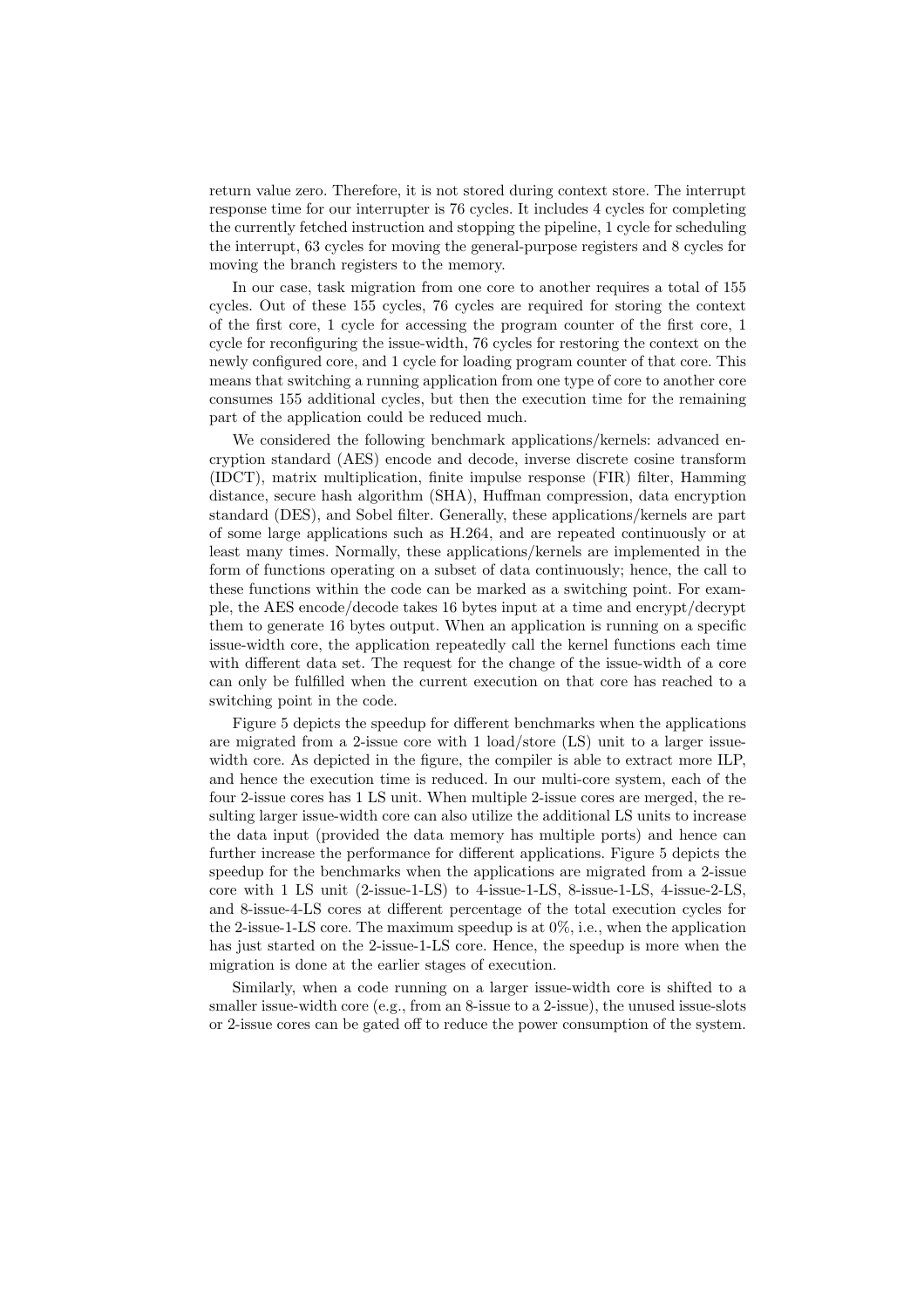

Fig. 5. Speedup compared to a 2-issue core with 1 load/store (LS) unit

We present the power consumption results for ASIC instead of FPGAs because clock gating is not effective in the current state of the art FPGAs, and techniques like gated-Vdd or power gating to reduce the leakage/static power cannot be applied. In the case of ASIC, all these techniques are possible and hence, task migration from a larger to a smaller issue-width core can reduce the power consumption. We implemented clock gating in our multi-core processor. When a core is not in use, it can be gated off to reduce the dynamic power consumption. Figure 6 presents the dynamic power consumption for our multi-core processor. We utilized the Synopsis Design Compiler and 90nm ASIC technology. From Fig. 6, it can be observed that gating off one, two, three, or four cores can reduce the dynamic power consumption of the whole system by 24%, 42%, 61%, or 81%, respectively.



Fig. 6. Dynamic power consumption for the adjustable issue-slots processor with 90nm ASIC technology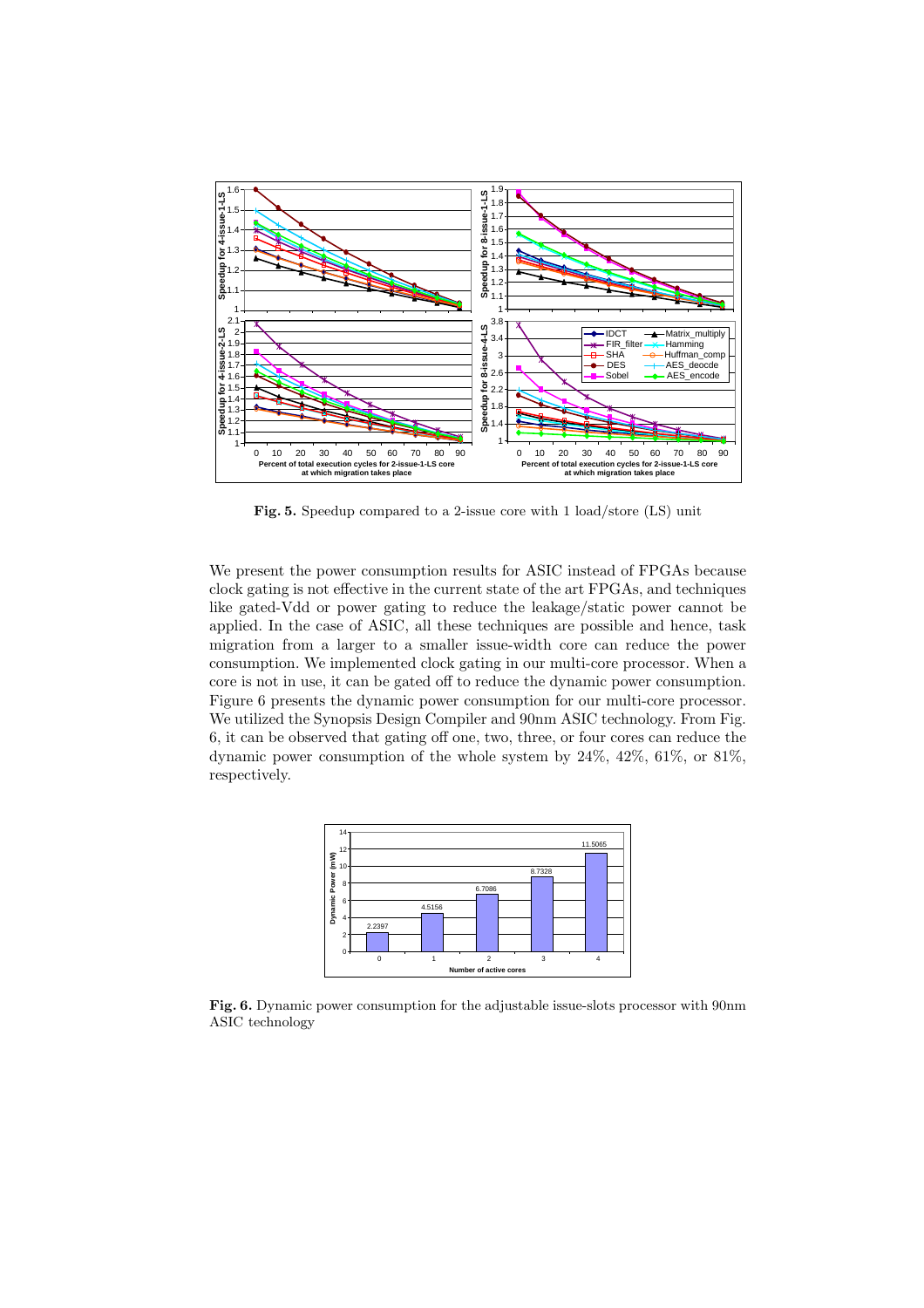## 6 Conclusions

In this paper, we presented a task migration scheme for a reconfigurable issueslots VLIW multi-core processor having four 2-issue  $\rho$ -VEX cores. With the capability of task migration, the cores can be utilized more efficiently. A task running on a core can be migrated to a larger or a smaller issue-width core to increase the performance or reduce the power consumption, respectively. To realize the task migration scheme, a parameterized interrupts system is implemented for the processor. The design is implemented in a Xilinx Virtex-6 FPGA. There is a marginal increase in resources compared to the original processor. With different benchmarks, we demonstrated that migration from a smaller issue-width core to a larger issue-width core could result in considerable performance improvements (up to 3.6x). Additionally, we demonstrated that gating off one, two, three, or four cores in our multi-core processor could reduce the dynamic power consumption of the whole system by 24%, 42%, 61%, or 81%, respectively. For future work, we are considering the implementation of different migration policies for the scheduler.

## Acknowledgment

This work is supported by the European Commission in the context of the ERA (Embedded Reconfigurable Architectures) collaborative project #249059 (FP7). The opinions expressed in this paper are of the authors only and in no way reflect the European Commissions opinions.

## References

- 1. H. P. Labs. VEX Toolchain, http://www.hpl.hp.com/downloads/vex/
- 2. Acquaviva, A., Alimonda, A., Carta, S., Pittau, M.: Assessing Task Migration Impact on Embedded Soft Real-Time Streaming Multimedia Applications. EURASIP Journal on Embedded Systems. pp. 1–15 (2008)
- 3. Anjam, F., Nadeem, M., Wong, S.: Targeting Code Diversity with Run-time Adjustable Issue-slots in a Chip Multiprocessor. In: Design, Automation, and Test in Europe Conference. pp. 1358–1363 (2011)
- 4. Briao, E.W., Barcelos, D., Wronski, F., Wagner, F.R.: Impact of Task Migration in NoC-based MPSoCs for Soft Real-time Applications. In: International Conference on VLSI-SoC. pp. 296–299 (2007)
- 5. Cuesta, D., Ayala, J.L., Hidalgo, J.I., Atienza, D., Acquaviva, A., Macii, E.: Adaptive Task Migration Policies for Thermal Control in MPSoCs. In: International Symposium on VLSI. pp. 110–115 (2010)
- 6. Faraboschi, P., Brown, G., Fisher, J.A., Desoli, G., Homewood, F.: Lx: A Technology Platform for Customizable VLIW Embedded Processing. In: International Symposium on Computer Architecture. pp. 203–213 (2000)
- 7. Fisher, J.A., Faraboschi, P., Young, C.: Embedded Computing: A VLIW Approach to Architecture, Compilers and Tools. Morgan Kaufmann (2005)
- 8. Ge, Y., Malani, P., Qiu, Q.: Distributed Task Migration for Thermal Management in Many-Core Systems. In: Design Automation Conference. pp. 579–584 (2010)